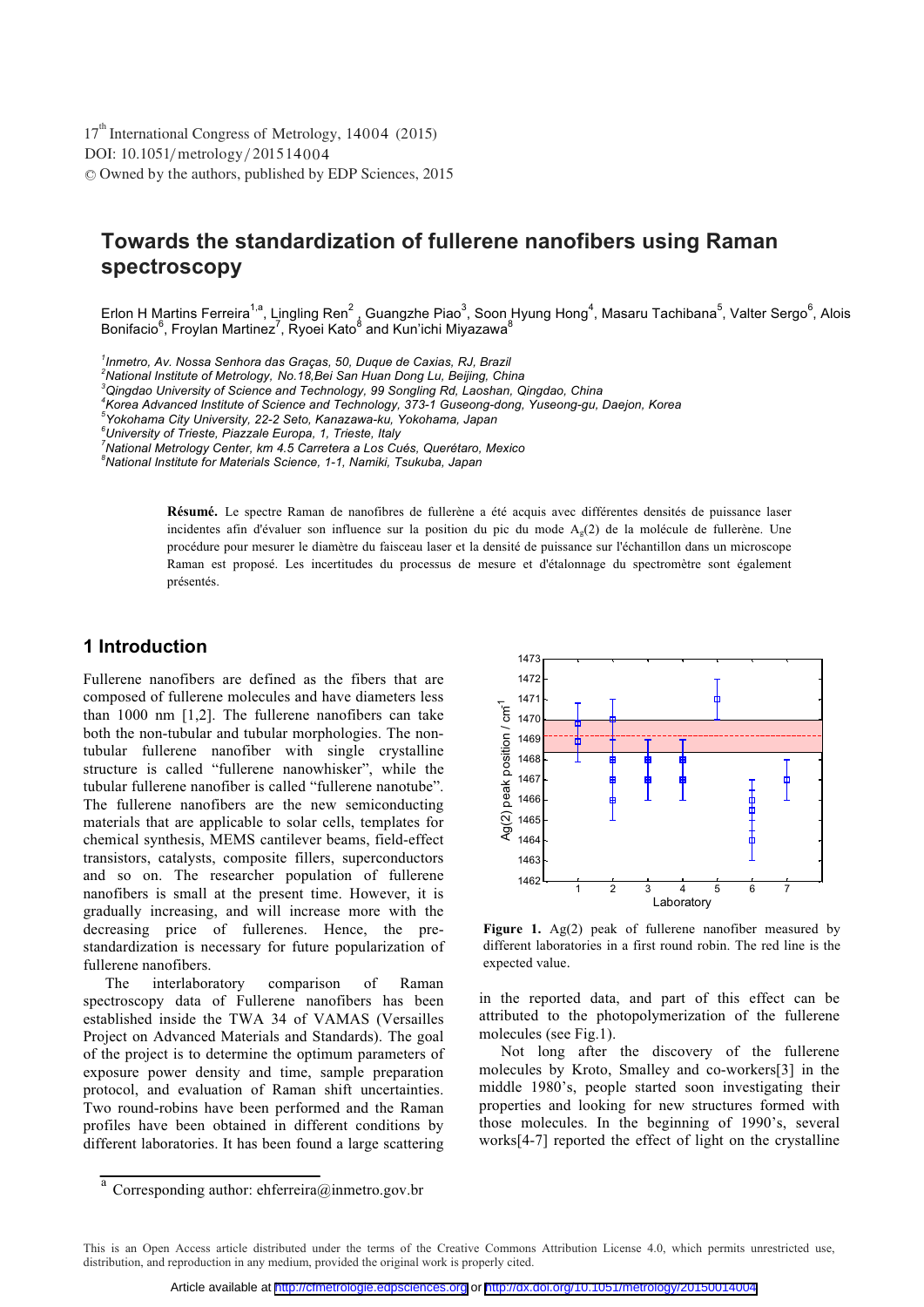structure of fullerene films, causing a polymerization of the molecules (photopolymerization). It has been observed that this effect occurs only for UV-visible light, where the energy of photon is greater than optical absorption edge at 1.6 eV, and for some conditions of power/energy densities of incident radiation. The same effect has also been reported for fullerene nanofibers[8]. There is, however, no detailed discussion on the threshold values of power/energy densities for different excitation sources.

In this work, we have used the Raman  $A_{\varphi}(2)$  peak position of fullerene nanofibers and fullerene crystals to study the photopolymerization effect caused by the variation of incident laser power density. We seek to fulfil the detailed information needed for the Raman measurement of fullerene nanofibers in a normative documentary standard.

### **2 Materials and methods**

A  $C_{60}$ -saturated toluene solution was prepared by dissolving  $C_{60}$  powder (99.5% MTR Ltd., USA) in toluene (non-dehydrated, Wako Pure Chemical Industries, Ltd., Japan). The  $C_{60}$  nanofibers (nanowhiskers) were synthesized through a modified liquid-liquid interfacial precipitation method (LLIP) method [9]. A  $C_{60}$ -saturated toluene solution was poured into a glass bottle and an equal amount of isopropyl alcohol (IPA) was layered onto the  $C_{60}$ -saturated toluene solution. The glass bottle was capped and manually mixed by shaking the bottle 10 times and stored in an incubator at 15 $^{\circ}$ C for 5 days to obtain the C<sub>60</sub> nanowhiskers with a mean length of 12.0 μm.

To make the Raman measurements, the dried fullerene nanofibers was dispersed in isopropyl alcohol, dropped in a glass slide and let to dry in air

Raman measurements were performed using a Renishaw Invia spectrometer, in backscattering configuration using a 50x microscope objective (NA= 0.75). The excitation light was the green line (514.5 nm) of an Ar/Kr laser. The laser beam is a Gaussian shaped and its full width at half maximum has been measured using the procedure describe in section 3.2.

The laser power at the sample was measured using a laser power meter, and it was varied from approximately 1 μW to 300 μW using a combination of different neutral density filters.

For each power density, five spectra were acquired at different points of the sample. The acquisition time was set in order to keep the total incident laser energy around 60 J/mm<sup>2</sup> in every measurement.

## **3 Determination of the laser power density**

Seeking for standardization, it is very important that the measurements have a high degree of confidence. A critical parameter in the analysis of the fullerene nanofibers is the power density at the sample, as fullerene is sensitive to light exposure, and may go through a polymerization process.

The power density, *PD*, at the sample is calculated as

$$
PD = \frac{4P_0}{\pi D^2},\tag{1}
$$

where  $P_0$  is the measured power, and *D* is the laser beam diameter. The measurement of *D* is not trivial however.

In Gaussian beam optics, *D* can be calculated considering it equal to the beam waist at the focus. For an uniformly illuminated objective, the diffraction pattern is the classical Airy disk, with a central bright spot and following weaker rings. The diameter of the central spot, *i.e.*, twice the distance from the centre to the first dark ring, is given by

$$
D = \frac{1.22\lambda}{NA}.
$$
 (2)

Here,  $\lambda$  is the light wavelength and NA is the numerical aperture of the microscope objective. Equation (2) is the theoretical value, and holds for a perfect aligned optics. This is however rarely the case for a multiuser routine equipment. In this case, one shall find a method of measuring the laser beam profile.

### **3.1 Laser beam profile**

A laser beam used in Raman spectroscopy has a profile that is typically Gaussian. Considering a Gaussian beam with standard deviation σ, the intensity distribution can be described by

$$
I(x, y) = \frac{P_0}{2\pi \sigma^2} \exp\left[-\left(x^2 + y^2\right)/2\sigma^2\right],
$$
 (3)

where  $P_0$  is total power (integrated intensity) of the beam.

As the beam intensity is not uniformly distributed, *PD* depends on the definition of the beam diameter. Typically, we can assume *D* to be equal the distance where the intensity of the beam falls to  $1/e^2$ . This is equivalent to two standard deviation ( $r = 2\sigma$  or  $D = 4\sigma$ ), and the integrated intensity at this point is  $\sim 0.86P_0$ . *PD* calculated using this definition of *D* is called "mean power density" and given by

$$
\overline{PD} = \frac{(1 - e^{-2})P_0}{4\pi\sigma^2} = 0.3816 \frac{P_0}{FWHM^2}.
$$
 (4)

The full width at half maximum, FWHM, of a Gaussian distribution is equal to 2.35482σ.

Another parameter that can also be used is the maximum power density, calculated at the centre of the beam distribution. This is given by

$$
MaxPD = \frac{P_0}{2\pi\sigma^2} = \frac{0.8825P_0}{FWHM^2}.
$$
 (5)

#### **3.2 Measuring the FWHM of a laser beam**

There are several methods to measure a laser beam profile. A beam profiler can be used to measure the characteristics of a beam, but this is not suitable to use under a microscope objective of high magnification, which is normally used during Raman measurements.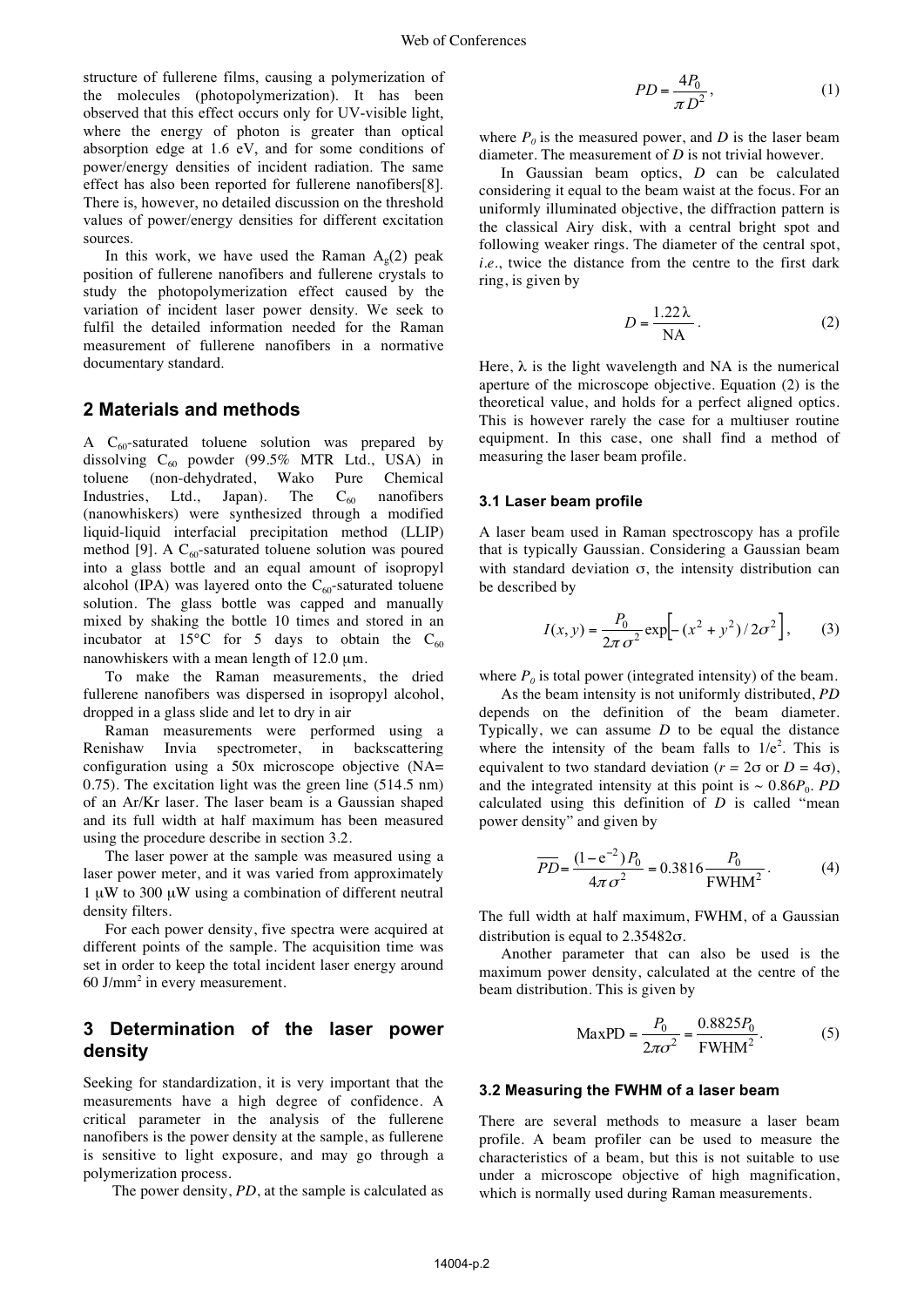

Figure 2. Raman map of the G band of a small bunch of carbon nanotubes. The size of bunch (20 nm, indicated as the green line) is much smaller than the apparent size because of the size of the laser spot.

Another method has been developed to measure the laser beam profile. Single walled carbon nanotubes (SWCNT) have a high Raman cross-section and even a bunch with few tubes have a signal high enough to be easily detected. Scanning the laser beam across the tube, the Raman signal will be proportional to the integrated power in the direction of the tube. Since the diameter of the tube is much smaller than the FWHM of the beam, there is no interference of its size in the measurement.

A solution with SWCNT (IsoNanotubes-S, NanoIntegris, USA) was dropped onto a silicon substrate and a bunch of tubes was located with the help of an optical microscope. The diameter of the bunch was measured with AFM and found to be around 20 nm, which is much smaller than the FWHM of the laser beam. A Raman map of this same bunch was then performed.

Figure 2 shows the Raman map of the integrated intensity of the G band of the nanotubes. This image shows that the apparent size of the bunch is much greater than the real size because of the laser beam width. The intensity profile across the *y* direction has a Gaussian shape, which is the shape of the beam.

For each vertical scan line, the laser beam profile has been determined, and the FWHM was calculated using a fitting procedure. Figure 3 shows the measured values of the FWHM along different points of the tube. The mean



**Figure 3.** Full width at half maximum of the laser beam measure using the Raman signal of bunch of SWCNT as spike.

FWHM of laser beam is  $(1.735 \pm 0.081)$  μm, with  $k = 1.96$ , and level of confidence of 95%.

## **3 Spectral calibration**

One important aspect in Raman measurement is the spectrometer calibration. Before every measurement, a reference material is used to check the equipment calibration. In this work, we have used cyclohexane as reference, whose peak positions are tabulated in the ASTM E1840-96 (2014) standard.

Since the peak of interest is around  $1470 \text{ cm}^{-1}$ , only the peaks between 800 cm<sup>-1</sup> and 1444 cm<sup>-1</sup> have been used in the calibration. The position of the cyclohexane peaks were found using a fitting procedure in order to minimize the uncertainty in the peak position. The measured values  $M_i$  are plotted as a function of the reference values  $R_i$ , and a linear regression is performed, such that

$$
M_i = \alpha + \beta R_i + \varepsilon_i. \tag{6}
$$

where  $\varepsilon_i$  is the measurement error,  $\alpha$  and  $\beta$  are the coefficients of the regression.

The corrected value, *C*, of a measured peak position *P*  and the associated uncertainty  $u_{\text{cal}}$  are simply

$$
C = (P - \alpha)/\beta,\tag{7}
$$

$$
u_{cal} = \frac{\sigma}{\beta} \sqrt{\frac{1}{m} + \frac{1}{n} + \frac{(P - \overline{M})^2}{\beta \sum_{i=1}^{n} (R_i - \overline{R})^2}}.
$$
 (8)

Here *m* is the number of observations of *P*, *n* is the number of points in the calibration curve,  $\sigma$  is the variance of the regression data, and a bar symbol  $($ <sup> $-$ </sup>) over a variable represents the mean.

# **4 Raman measurement of the fullerene nanofiber and uncertainties evaluation**

The Raman spectrum of a fullerene nanofiber is the same of the fullerene crystal. The  $C_{60}$  molecule has 46 distinct intramolecular vibrational modes which correspond to the following symmetries[10]

$$
\Gamma_{vib} = 2A_g + 3F_{1g} + 4F_{2g} + 6G_g + 8H_g + A_u
$$
  
+ 4F<sub>1u</sub> + 5F<sub>2u</sub> + 6G<sub>u</sub> + 7H<sub>u</sub>.

Only 10 out of the 46 mode frequencies are Raman active  $(2A_g + 8H_g)$  and 4 are infrared active  $(4F_{1u})$ ; the other modes are optically silent. Figure 4 shows a typical Raman spectrum of the fullerene nanofiber. The  $2A_g$ peaks are the more intense and they are related with the radial breathing mode  $(A_g(1))$  and the "pentagonal pinch" mode  $(A<sub>g</sub>(2))$ . When the fullerene undergoes a polymerization, the  $A_g(2)$  shifts to smaller frequency. The inset of Figure 4 compares a spectrum of nonpolymerized material (blue/dashed line) with the polymerized one (red/full line). We can observe also a broadening in the  $A_g(2)$ , which is an indication of the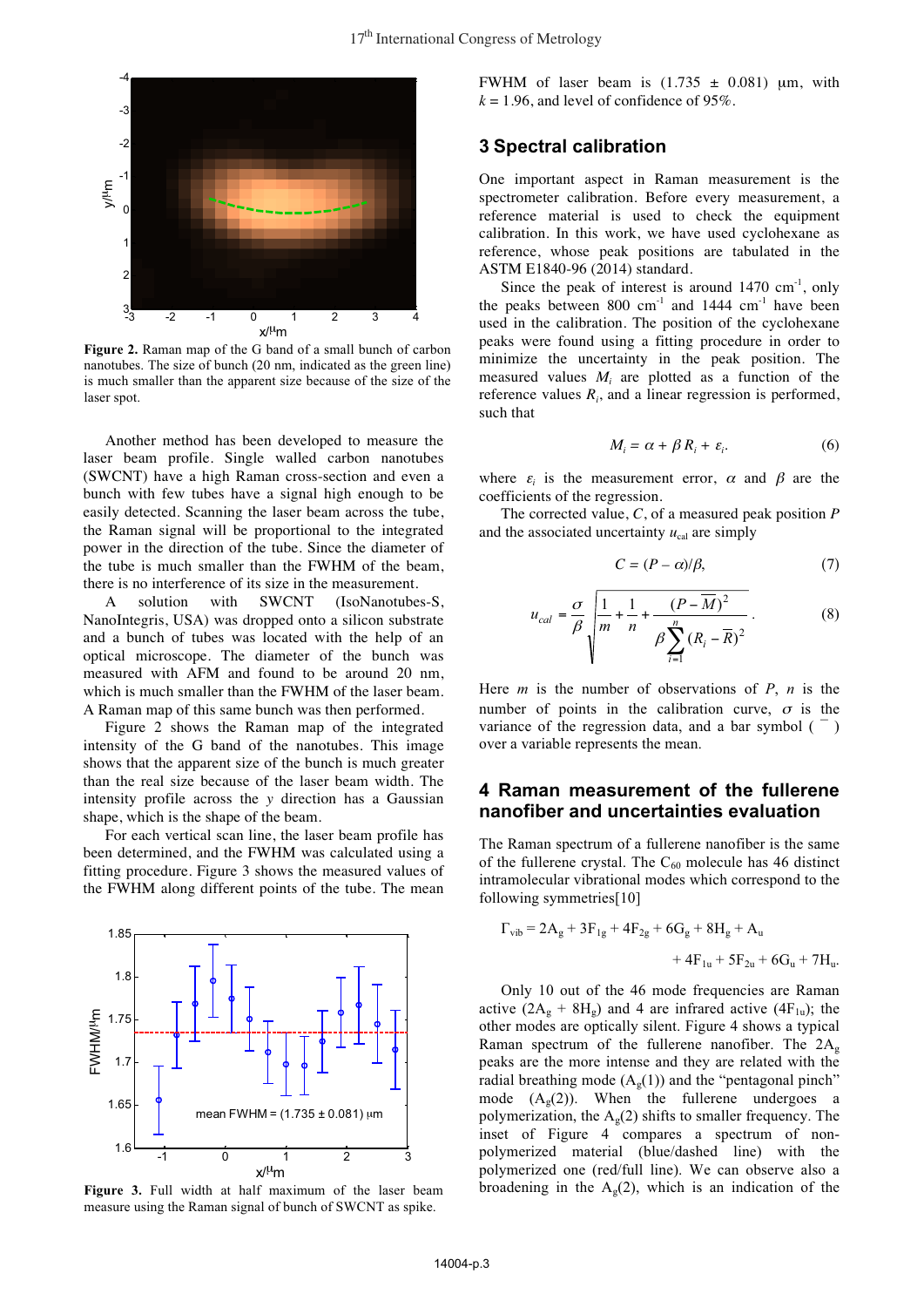

**Figure 4.** Typical Raman spectrum of a fullerene nanofiber showing the Raman active modes. The inset picture shows a zoom in the region of the  $A<sub>o</sub>(2)$  band, where the red line (full line) is for a polymerized  $C_{60}$  in comparison with the blue (dashed line) for a non-polymerized material.

presence of disorder in the crystalline structure due to the molecule polymerization.

In order to see how the incident laser power changes the Raman spectrum of the fullerene nanofibers, a set of measurements with different laser power was conducted. The measurement process was following:

- 1. The reference material (cyclohexane) is measured and the coefficients of the linear regression (Eq. 6) are found;
- 2. For each laser power condition, five Raman spectra are acquired at different points of the sample;
- 3. The  $A<sub>p</sub>(2)$  band of each spectrum is fitted using a Lorentzian curve and least square method;
- The mean value of the  $A_g(2)$  peak positions is calculated;
- 5. The calibration curve (Eq. 7) is used to correct the value of the peak position.

There are three main contributions to the uncertainty in the peak position measurement in this case:

- 1. The uncertainty of the fitting,  $u_{\text{fit}}$ ;
- 2. The uncertainty of the mean,  $u_{\text{std}}$ ;
- 3. The uncertainty of the calibration,  $u_{\text{cal}}$ .

The uncertainty of the fitting is the mean value of the uncertainties of each least square procedure, and have a degree of freedom that can be considered infinite; the uncertainty of the mean is calculated as the standard deviation of mean, and the degree of freedom is  $m - 1 =$ 4; the uncertainty of the calibration is given by Eq. (9), and in this case the degree of freedom is  $n - 2 = 3$ .

We calculate the combined uncertainty and the effective degree of freedom by

$$
(u_{\rm c})^2 = (u_{\rm fit})^2 + (u_{\rm std})^2 + (u_{\rm cal})^2, \tag{9}
$$

$$
v_{\rm eff} = (u_{\rm c})^4 / [(u_{\rm std})^4 / 4 + (u_{\rm cal})^4 / 3]. \tag{10}
$$

The expanded uncertainty is calculated as  $U = k u_c$ , where *k* is a coverage factor calculated for a level of confidence (or coverage probability, CP) of 95%, based in a t-distribution.



**Figure 5.** Ag(2) peak position of fullerene nanofiber as function of the laser power density. The red/dashed line represents the mean value of the peak position for the first six measurements, where we consider the fullerene is non-polymerized.

Figure 5 shows the results of the  $A<sub>g</sub>(2)$  peak position determination for different incident laser power. The maximum power density at the sample was calculated using Equation 5. We see that there is a clear threshold where the peak position starts to decrease (red crossed area in Figure 5) that happens around  $9 \times 10^3$  mW/mm<sup>2</sup>. If only the data below this threshold is considered, the mean value of the  $A<sub>p</sub>(2)$  peak position is (1468.26  $\pm$  0.78) cm<sup>-1</sup>, with  $k = 1.96$  for a coverage probability of 95%.

### **5 Conclusions**

In this work we have presented a study of the influence of the laser power density in the Raman spectrum of fullerene nanofibers. The standardization process for the measurement is of vital importance in quality control. A method to estimate the laser beam diameter and the power density at the sample was proposed. The uncertainties of the measurement were calculated considering the repeatability, the fitting process error and the calibration.

It was found that for measurements with a maximum power density below  $9 \times 10^3$  mW/mm<sup>2</sup>, there is no indication of polymerization of the fullerene molecule in the Raman spectrum. This value should be considered as a limit when performing Raman measurements.

### **References**

- 1. K. Miyazawa, A. Obayashi, and M. Kuwabara, J. Am. Ceram. Soc. **84**, 3037–3039 (2001)
- 2. K. Miyazawa, Y. Kuwasaki, A. Obayashi and M. Kuwabara, J. Mater. Res. **17**, 83–88 (2002)
- 3. H. W. Kroto, J. R. Heath, S. C. O'Brien, R. F. Curl, and R. E. Smalley, Nature, **318**, 162–163 (1985)
- 4. P. Zhou, A. M. Rao, K. Wang, J. D. Robertson, C. Eloi, M. S. Meier, S. L. Ren, XiangXin Pi, P. C. Eklund, and M. S. Dresselhaus, Appl. Phys. Lett. **60**, 2871–2873 (1992)
- 5. A. M. Rao, P. Zhou, K. Wang, G. T. Hager, J. M. Holden, Y. Wang, W. Lee, XiangXin Pi, P. C.